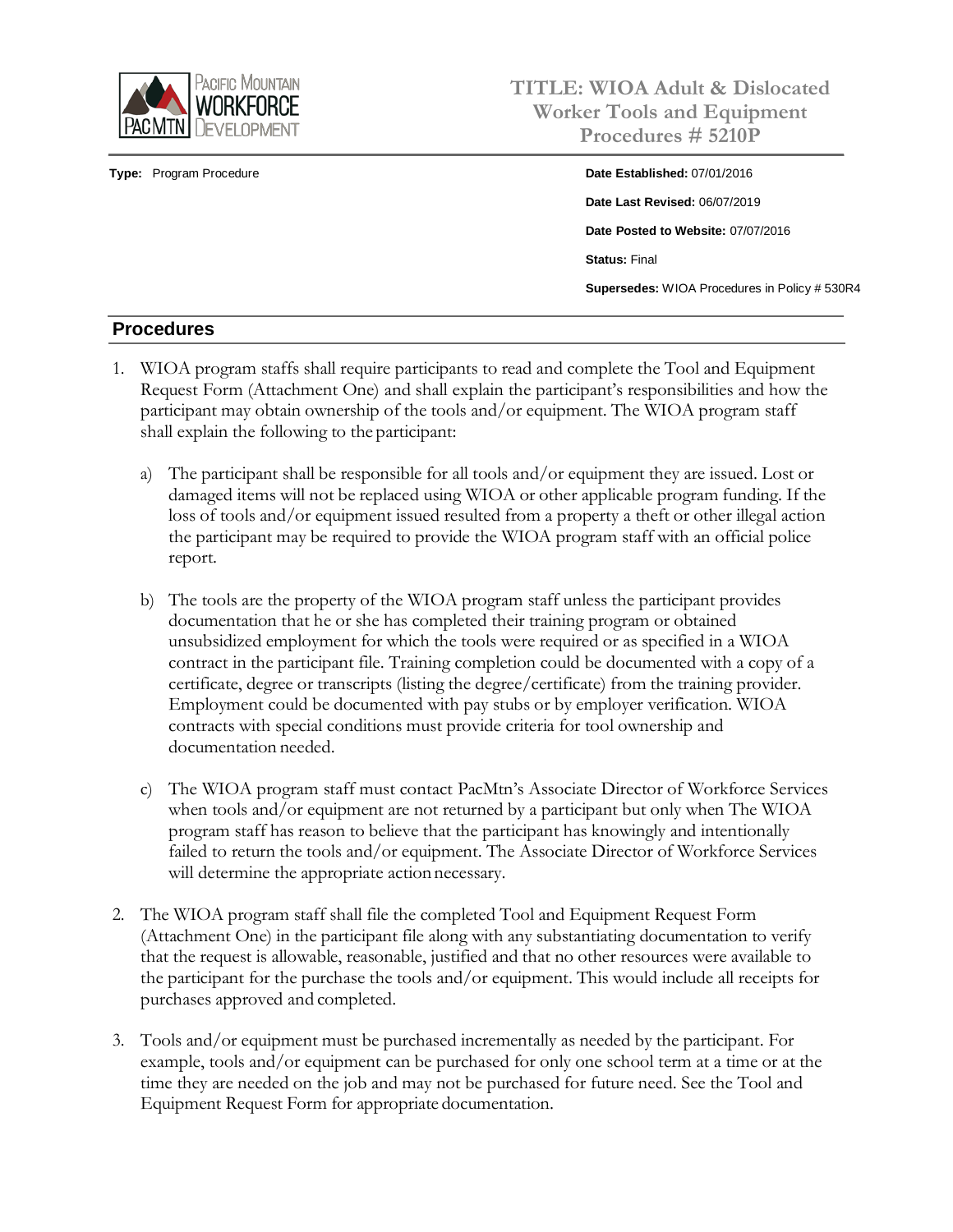- 4. The WIOA program staff shall keep a list of and maintain returned tools and/or equipment and reissue returned tools and/or equipment before purchasing the same tools and/or equipment for other enrolled participants.
- 5. The WIOA program staff shall maintain regular contact with participants for whom tools or equipment were purchased to ensure that they are making satisfactory progress. Contact should be on a monthly basis except where The WIOA program staff documents that another contact schedule, such as on a quarterly basis, is appropriate.
- 6. When a participant for whom tools and/or equipment was purchased does not complete their training program or does not obtain employment for which the tools are required, The WIOA program staff will make every reasonable effort to recover tools and/or equipment. This could include phone calls to the participant, their contact phone numbers including counselors or staff from other programs, letters, emails, or calls to the last known place of employment or school. The WIOA program staff should send a letter by registered mail to the participant's last known address when all other efforts have failed to get a response from the participant.

#### **References**

Workforce Innovation and Opportunity Act of 2014 WIOA Final Rule; 20 CFR Parts 676,677, and 678; Federal Register, Vol. 81, No. 161, August 19, 2019 WIOA Final Rule; 20 CFR Parts 603, 651, 652, et al; Federal Register, Vol. 81, No. 161, August 19, 2019

PacMtn Policy # 5300 – Adult and Dislocated Worker Tools and Equipment PacMtn Policy # 5200 - Support Service PacMtn Policy # 5200P - Support Service Procedures

#### **DATE APPROVED: June 4, 2016, 6/13/19**

**Direct Inquiries to: Pacific Mountain Workforce Development Council 1570 Irving Street SW Tumwater, WA 98512 Telephone: (360) 704-3568 Email: [Info@pacmtn.org](mailto:Info@pacmtn.org)**

PacMtn is an equal opportunity employer/program. Auxiliary aids and services are available upon request to individuals with disabilities. WA Relay 711